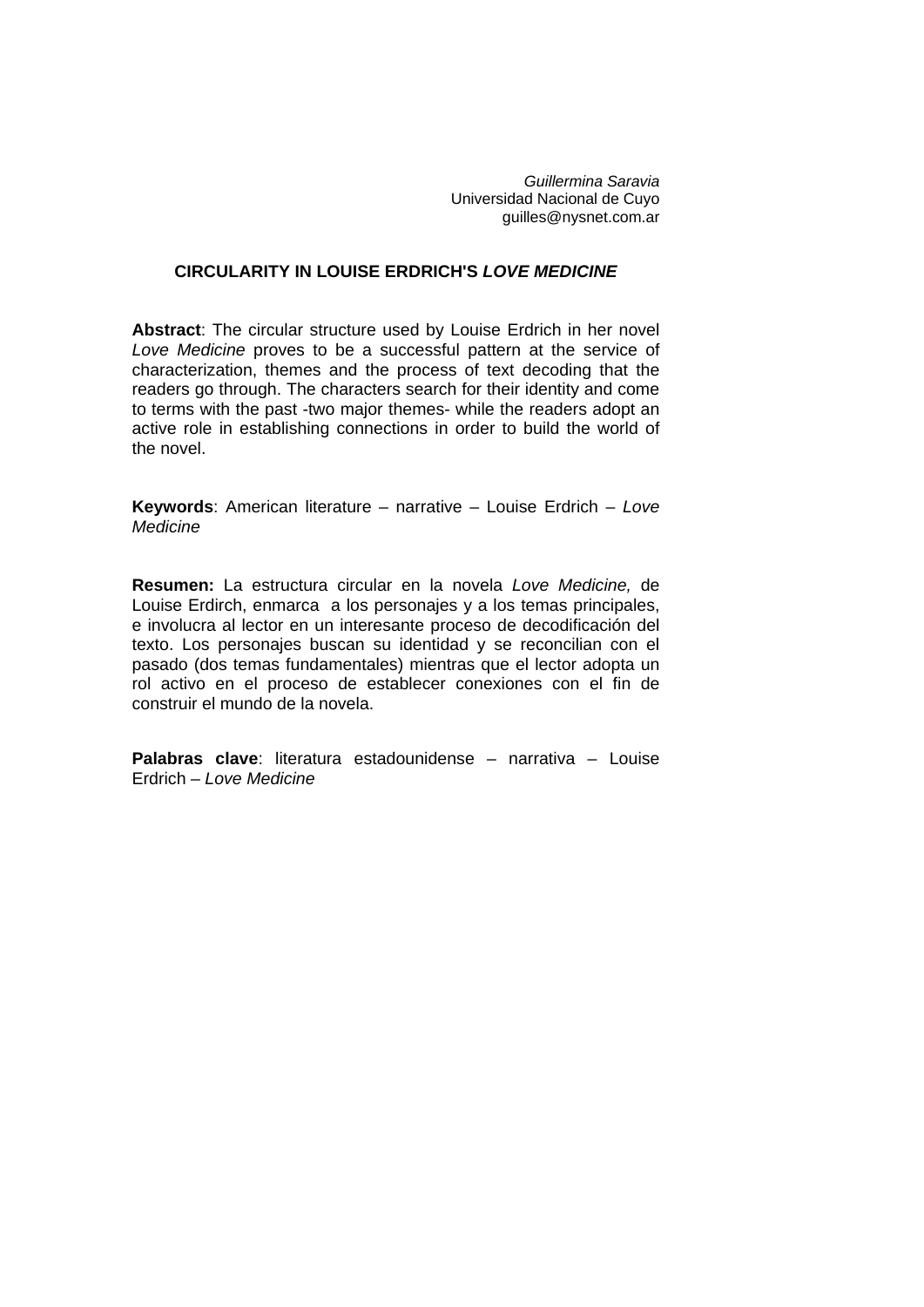## **CIRCULARITY IN LOUISE ERDRICH'S** *LOVE MEDICINE*

On reading *Love Medicine*, Louise Erdrich's extremely successful first novel, the reader cannot escape the enticing spiderweb of its moving richness. He is trapped, probably for ever, because the novel touches the human heart and stirs emotions deeply locked in the soul. Not only does the reader feel strongly identified with the characters -even if at first sight they may seem members of a remote culture- but he is also enthralled by the circularity present throughout the novel.

In this powerful novel, the first of her Native American series, Louise Erdrich introduces several generations in the interrelated families living in and around a Chippewa reservation in North Dakota. Spanning fifty years, from 1934 to 1984, *Love Medicine* is told through the voices of a series of vivid characters, mostly Chippewa men and women who are caught up in the emotional tangle of their families' histories, but who struggle to gain some control over their lives. In her uniquely poetic style, Erdrich creates an intense vision of a world that is at once violent and tender, ugly and lyrical, realistic and gothic. The separate stories that make up the novel convey the subtle pressure exerted upon the souls of people who are culturally mixed, those whose lives are shaped by both Native American and non-Indian values, habits, and customs.

 The circular structure of the novel gives expression to a sense of perfection and completeness. Erdrich's narrative strategies are shaped in the form of a spiral structure that forces the reader to go back, re-read, decode and participate actively in the marvellous disclosure of the characters' lives. The characters themselves go back in time to understand, to find their own identity and to come to terms with that past which, more often than not, tells them who they are and where they come from. In relation to these ideas, the purpose of this paper is twofold: on the one hand, to show how the circularity present in *Love Medicine* engages the reader in an active process of establishing ties and building bridges; on the other, to show how this circular structure is at the service of the characters' search for identity and their reconciliation with the past.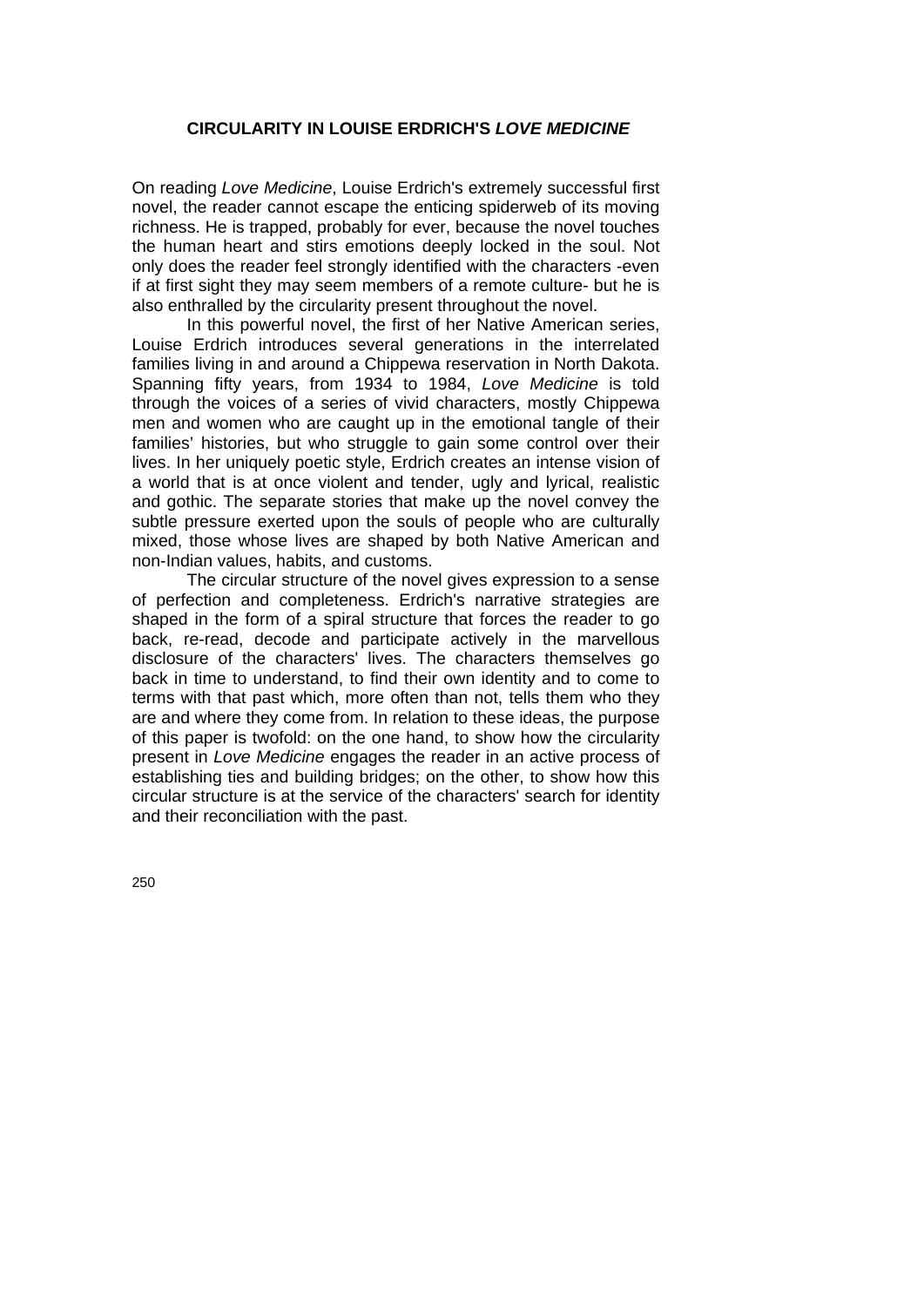# **The Readers' Active Role**

Maitino & Peck (1996) present a very interesting analysis of this aspect of the novel in their book *Teaching American Ethnic Literatures.* They suggest that

> *Erdrich adopts a spiral structure that circles through time to reveal with each swing more information about past events that tie the narratives together [...] The story is in the telling and, as in any storytelling event, the audience has a role to play. We must untangle events; we must straighten out the fishing line of lives, for only the reader can recognize all the ties, define the relationships, and discern the patterns.* (Maitino & Peck, 1996: 9)

The reader is invited to do so all the time. With the help of a family tree, he has to work out the tangled stories of the Kashpaws, Lamartines, Morriseys and Nanapushes -the main Native American families that knit the intricate plot through the voices of the different narrators. The untangling process is carried out throughout the novel. For instance, June's death at the very beginning of the novel is understood later on under the light of the different reactions of the members of her family and of the truth about her youth love relationship with Gerry Nanapush and about their son Lipsha. It is only after several chapters that the reader discovers that the girl walking up the hill towards the Sacred Heart Convent to meet Sister Leopolda is the same Grandma Kashpaw that adopts June first and her son Lipsha later. She is the same Marie Lazarre who marries Nector Kapshaw unexpectedly and remains deeply in love with him for the rest of her life, in spite of the love triangle that is established with Lulu Nanapush. This same Lulu is the resolute adolescent who follows her inner desires and her old uncle Nanapush's advice that "the greatest wisdom doesn't know itself [and] the richest plan is not to have one" (Erdrich, 1984: 76), and dives passionately into the silent world of her cousin Moses Pillager. She is the same resolute and self-assured woman who fiercely fights for her rights over her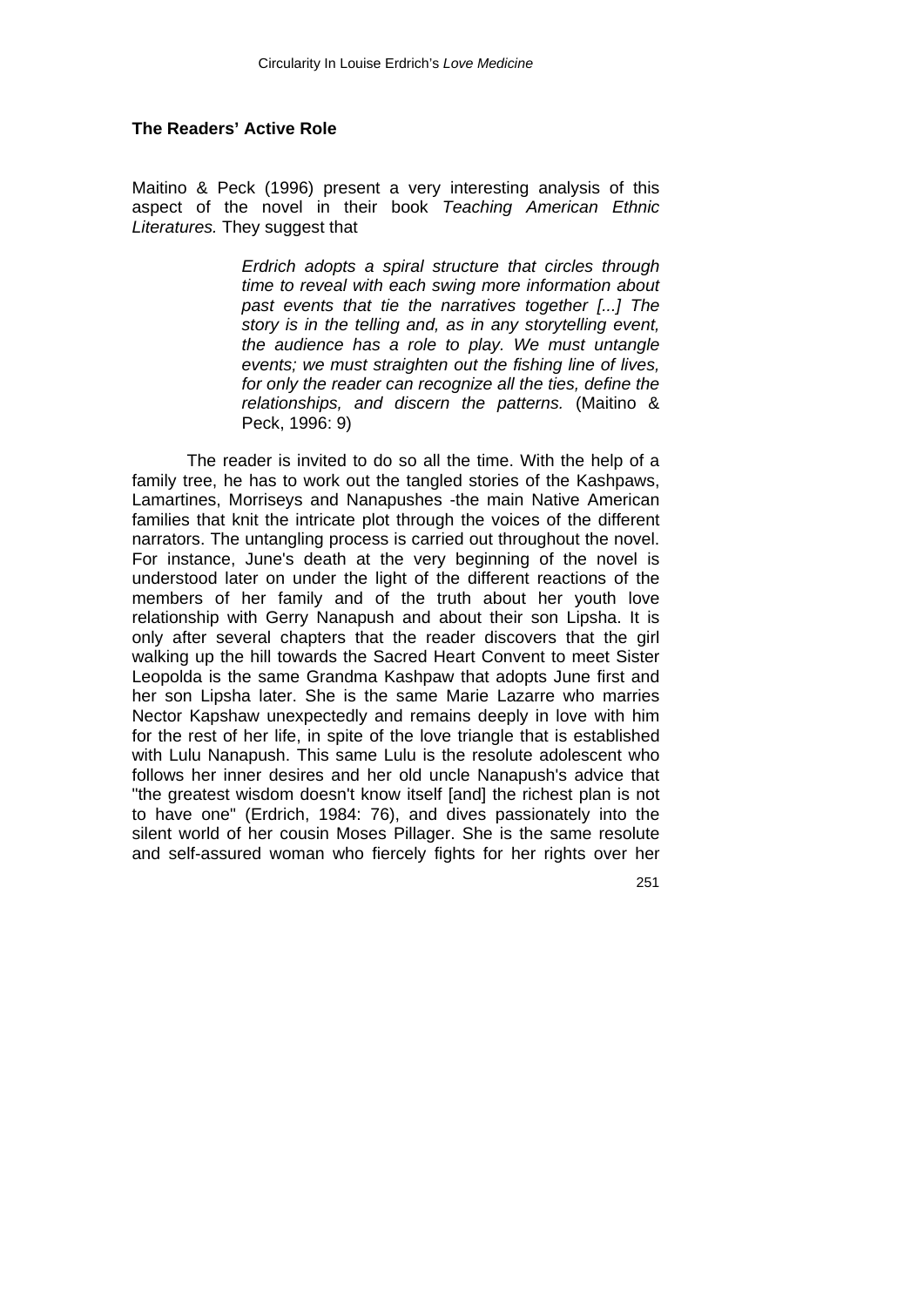land. She is the same woman who has nine children all with different fathers, who has the inner strength to overcome the death of her son Henry Jr. and the motherly sensitivity to help her grandchild Lipsha discover who his parents are. These are only a few examples of the way the reader is forced to go back in time, establish relationships, tie up the apparently loose ends and, thus, take an active role in the reading.

Maitino & Peck highlight the storytelling quality of Erdrich's narrative. This idea can be connected to her Native American origin since, as she once said,

> *People in [Native American] families make everything into a story […] People just sit and the stories start coming, one after another. I suppose that when you grow up constantly hearing the stories rise, break, and fall, it gets into you somehow.* (as cited in Narins)

In an interview with Laura Coltelli in 1985, Erdrich explains her preference for fiction over poetry:

> *I began to tell stories in the poems and then realized that there was not enough room in a poem [...] to really tell the story. I just began to realize that I wanted to be a fiction writer; that's a bigger medium, you know. I have a lot more room and it's closer to the oral tradition of sitting around and telling stories.* (as cited in Coltelli, 1990)

Erdrich's love for the oral literary traditions of Native cultures is clearly shown in *Love Medicine*. Maitino & Peck consider it is a novel "written as a series of 'as-told-to' biographies, a genre much used in literature written about American Indians" (Maitino & Peck, 1996: 92). The different narrators tell their stories from their own points of view, each of them presenting a subjective picture which the reader will have to strain, decode and relate to other stories. The result is an enticing narrative that engages the reader tremendously, making him spin back and forth in time in an attempt to reconstruct the characters' destinies.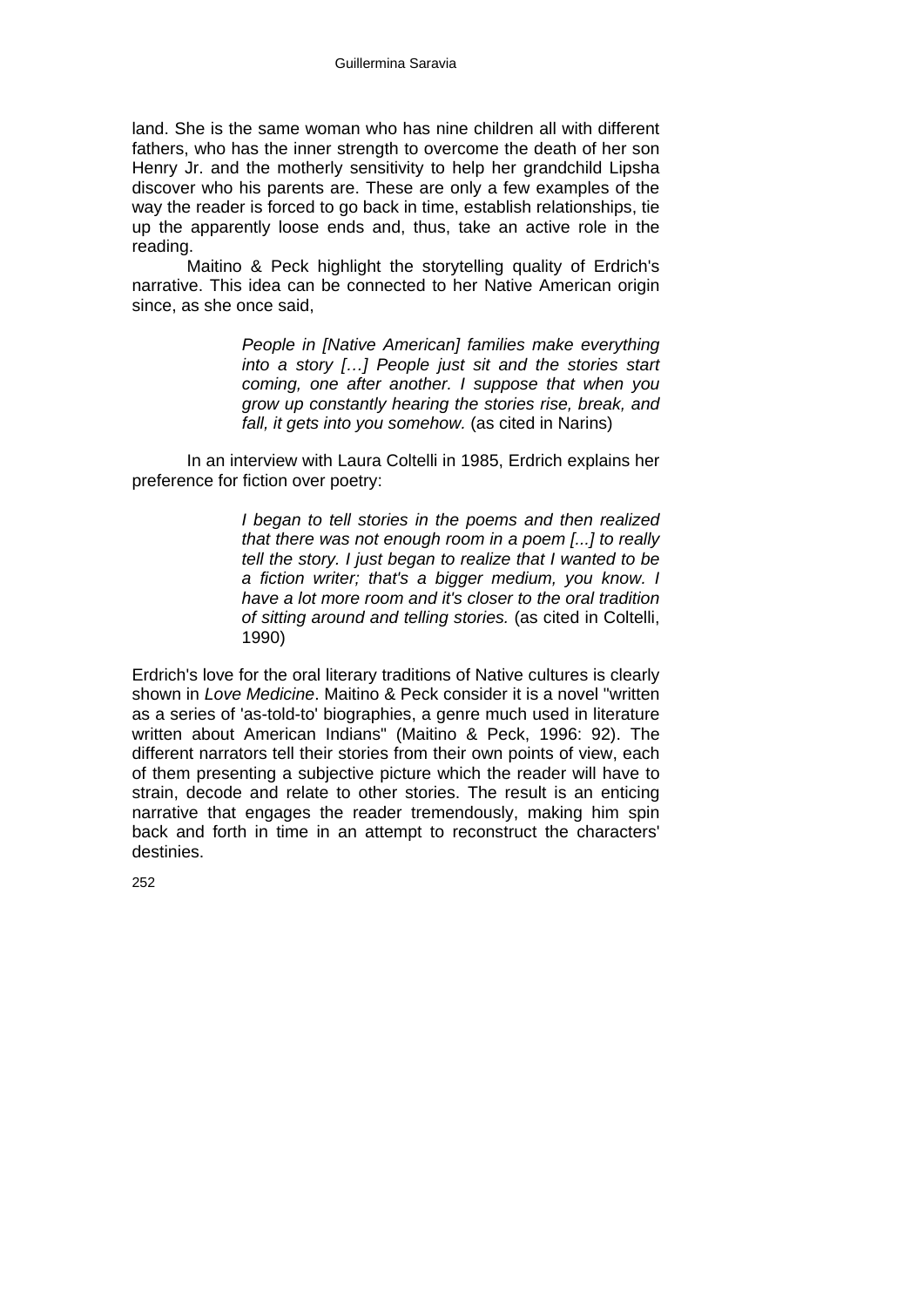#### **Search for Identity**

The circularity in *Love Medicine* infuses the novel with a sense of closure to the novel. The opening events are intimately connected to the ending. This feeling of completeness is closely related to the idea of identity as well. The characters search for their identity in a gradual, careful and painful way. They do so both at a personal and at a social level. They listen to stories, find truths in their past and fight for their rights as Native Americans. Their aim is to find a place of their own, to know who they are and where they come from.

 The idea of identity is an essential topic in Native American literature. In his book *Other Destinies. Understanding the American Indian Novel*, Louis Owens (1992) clearly refers to the problem of identity:

> *The recovering or rearticulation of an identity, a process dependent upon a rediscovered sense of place as well as community, becomes [...] a truly enormous attempt. This attempt is at the center of American Indian fiction. [...] For writers who identify as Native American, the novel represents a process of reconstruction, of self-discovery and cultural recovery*  [...] it is a re-membering or putting together of identity. *[...] For the contemporary Indian novelist -in every case a mixedblood who must come to terms in one form or another with peripherality as well as both European and Indian ethnicity- identity is the central issue and theme.* (Owens, 1992: 5)

In relation to Erdrich's writing, Owens comments that she "weaves genealogies and fates as characters appear and reappear in successive, interconnected stories", thus creating a "web of identities and relationships" that arise from the land itself (Owens, 1992: 193). That is the reason why she is a storyteller. She weaves stories in *Love Medicine* -and in other novels as well- where the narrators knit a single story that gradually turns into 'a recovered center' (Owens,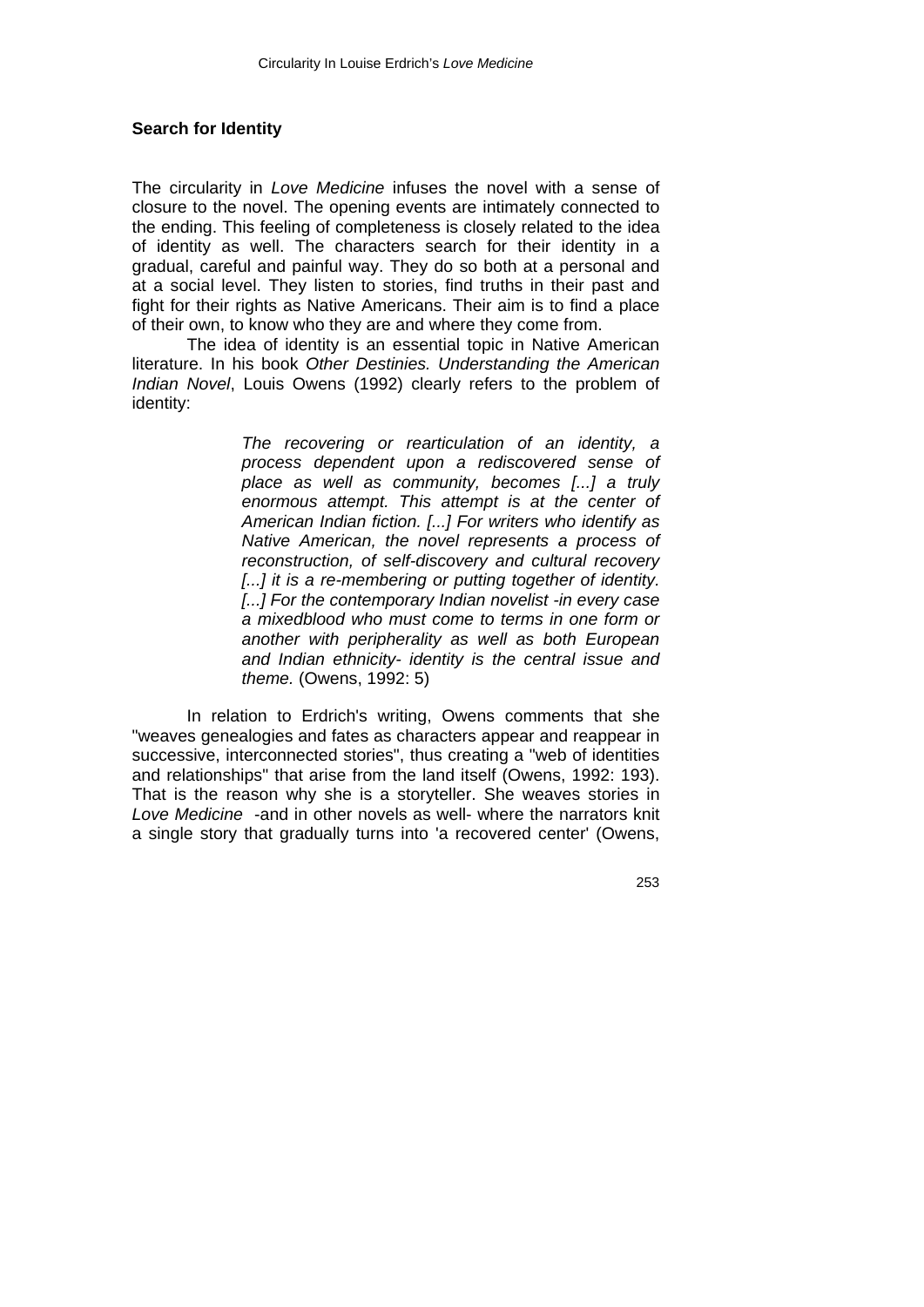1992: 194). It is this recovered centre that allows the characters to know who they are.

 The search for identity within a circular structure will be shown through the analysis of three characters: June Morrissey, Lipsha Morrisey and Albertine Johnson. In fact, the novel opens with June and closes with Lipsha, both of them going back home. Although their 'homing in' (Maitino & Peck, 1996: 85) has different characteristics, both homecomings are connected to the idea of identity. The novel begins with June on the way back to the reservation, on the eve of Easter Sunday:

> *The morning before Easter Sunday, June Kashpaw was walking down the clogged main street of oil boomtown Williston, North Dakota, killing time before the noon bus arrived that would take her home.*  (Erdrich, 1984: 1)

She never reaches the reservation. When she decides to go to a bar with an oil engineer rather than walk home, she thinks, "The bus ticket would stay good, maybe forever. They weren't expecting her up home on the reservation" (Erdrich, 1984: 3). After a quick sexual encounter with the man, she is caught in a snowstorm and dies. Owens considers that June takes up the role of "a permanent traveler, infinitely dislocated with no family/community/tribe to expect her return" (Owens, 1992: 195) and deliberately chooses death. Her death may be the product of an accident due to her drunkenness, or maybe a deliberate choice to end her life. Whichever the case, her 'homing in', her desire to go back to her own place, is clear. She knows that if she stays in the car with the oil engineer "she [will] crack wide open, not in one place but in many pieces" (Erdrich, 1984: 6). She cannot bear this fragmentation and moves towards that place, that centre that will restore her identity. In fact, she does not return physically, but comes home through the memories and stories recalled by other characters. Maitino & Peck clearly explain this:

> *June's return is subtly veiled, for she does not return 'physically'. Instead, she comes home as vivid, warm, unshakeable memories for all the characters who*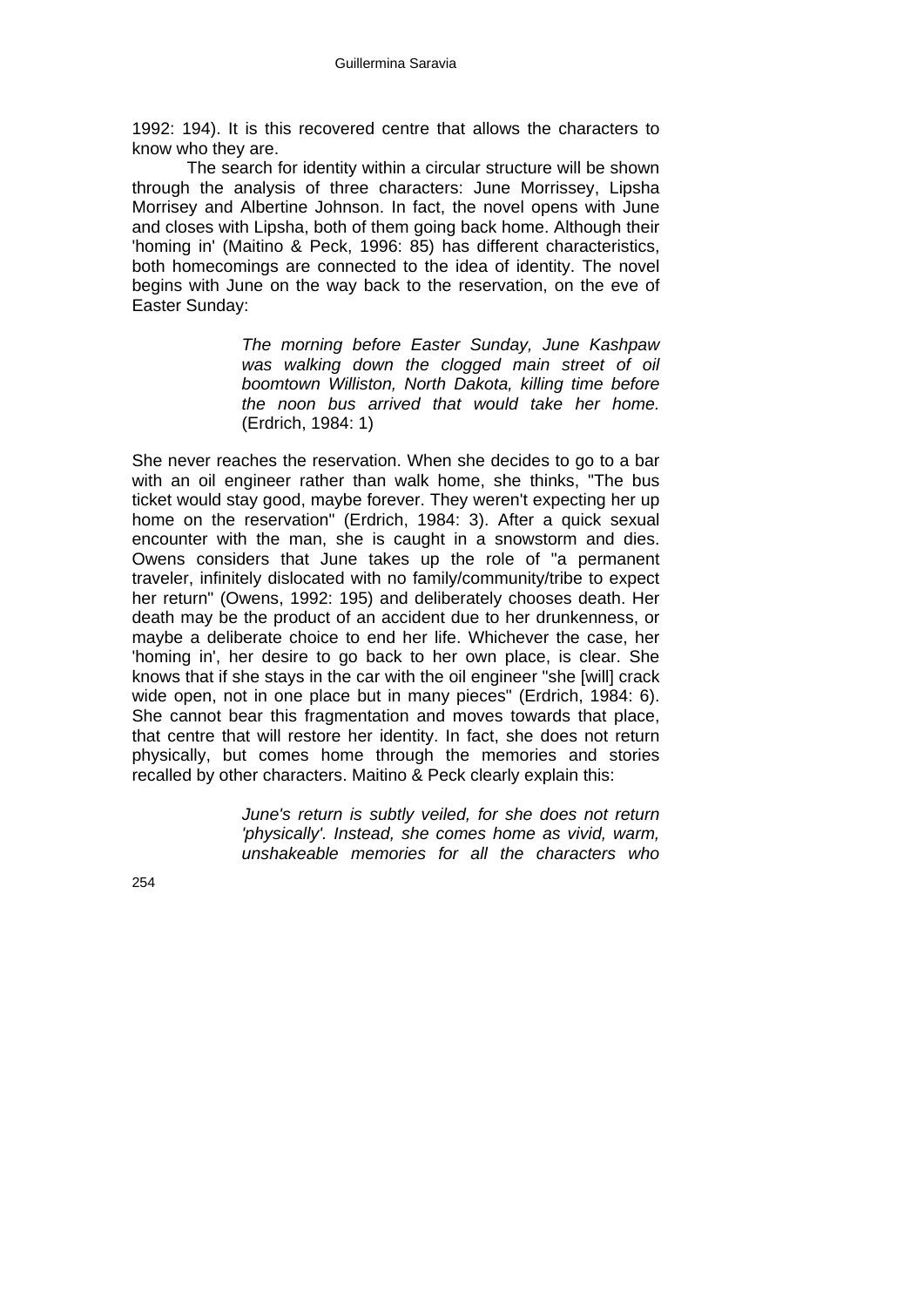*speak to us after, or more pointedly, she comes home as a character in the stories they tell, the oral literary canon they all share that tells them who they are in relation to others. [...] June [is] a disembodied, silent, yet palpable presence -a nebulous yet powerful centerthroughout the stories and lives of other characters.*  (Maitino & Peck, 1996: 85)

Moreover, June dies on the eve of Easter Sunday. The echoes of resurrection are inevitable. She may be seen as a Christlike figure ready to die for the sake of others. Her 'disembodied presence' gives coherence to the novel and to the other characters' lives. They are forced to go back into the past, ask questions and find answers. Furthermore, "her death is described in terms of movement, continuance, and a return" (Maitino & Peck, 1996: 86). She walks through the storm with the idea of "Uncle Eli's warm, man-smelling kitchen" (Erdrich, 1984: 6) in her mind, thus focusing on home and family and, by doing this, recovering her essence. The ending of the section in the first chapter that deals with her story -the only one in the whole novel told in the third person and in past tense to remove "her own 'voice' (and vision) from the novel" (Erdrich, 1984: 84) accounts for this:

> *Even when her heart clenched and her skin turned crackling cold it didn't matter, because the pure and naked part of her went on.*

> *The snow fell deeper that Easter than it had in forty years, but June walked over it like water and came home.* (Erdrich, 1984: 7)

Erdrich shapes the novel into a circular pattern by echoing this last line in the concluding sentence of the novel, where June's son, Lipsha Morrisey, crosses the river in his Firebird car -bought with June's insurance- and takes her home: "I got inside. The morning was clear. A good road led on. So there was nothing to do but cross the water, and bring her home" (Erdrich, 1984: 367). Lipsha is taking the car home, but he is also metaphorically taking his mother home. Together with her, he is taking his own disentangled identity, too. In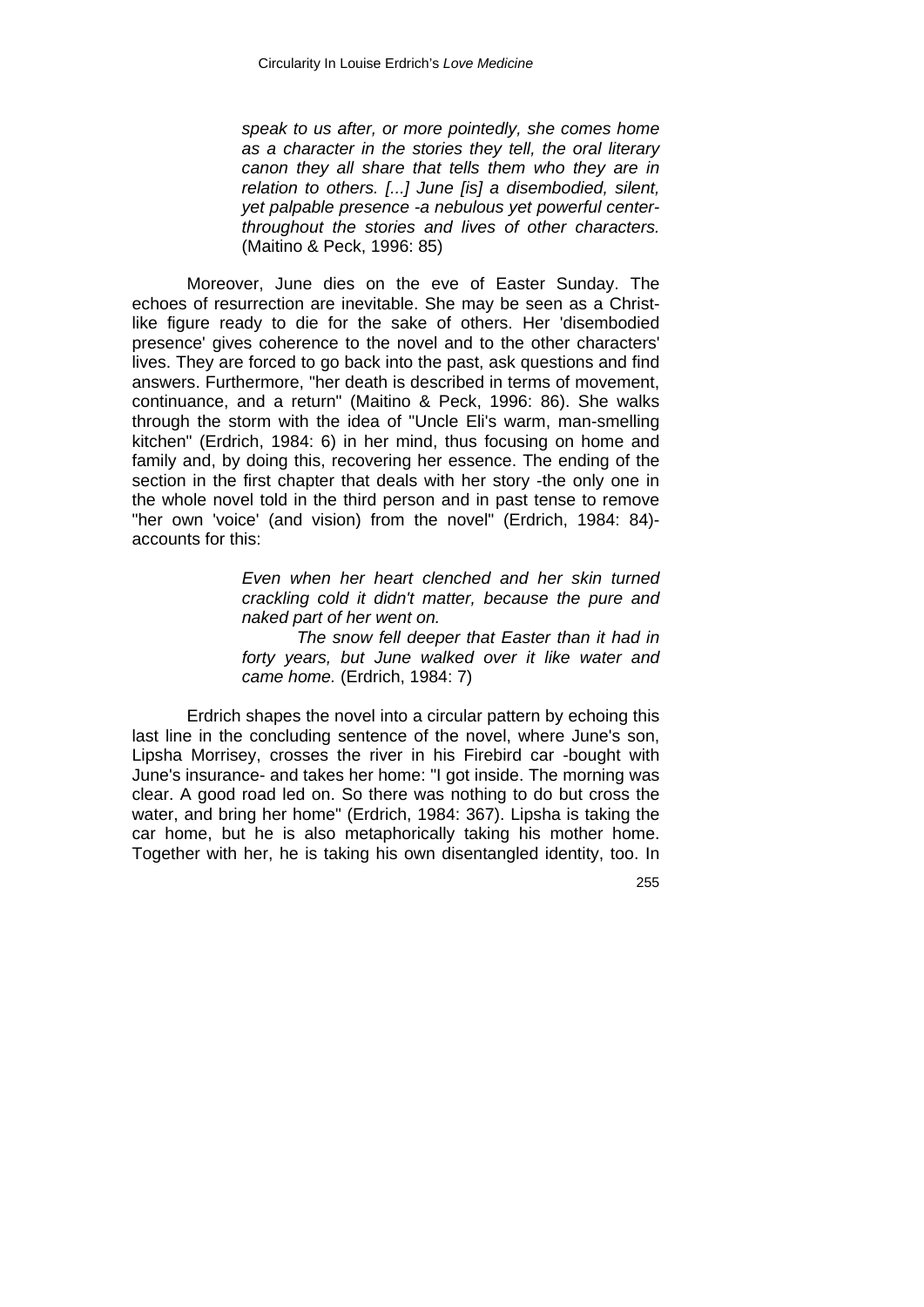the course of the novel, he also undergoes an enlightening search for identity that leads to his discovery that June is his mother and Gerry Nanapush his father. Lulu Nanapush, his grandmother, discloses the truth to him. She has nothing to lose by telling him the true story. She says, "It's simple. I either gain a grandson or lose a young man who didn't like me in the first place" (Erdrich, 1984: 336). She says so because she is confident that the truth will help Lipsha avoid an inner disintegration that would come out of not knowing who he really is. She wants to help him put the pieces together and achieve inner peace. Lulu tells him, "Well *I* never thought you was odd. [...] Just troubled. You never knew who you were. That's one reason why I told you. I thought it was a knowledge that could make or break you" (Erdrich, 1984: 337). The truth definitely 'makes' him. He learns his mother watched him from a distance when he was left under the care of Grandma Kashpaw, and that June hoped he would forgive her some day. He had been the product of his mother's love affair with young Gerry Nanapush, a teenager, who had had a crush on her, a much older woman, married and with one son already. The truth hurts him, but does not destroy him. On the contrary, it urges him to meet his father and that is how he ends up at his half-brother King's place where he wins the car over a card game. It is precisely with this car bought by King with June's insurance- that he helps his father Gerry run away from the police and get to the border of Canada to meet his wife and daughter. After doing this, Lipsha is ready to go back home, taking the car -and his mother- with him. He is not resentful towards June, he knows now that what she did for him was good, even if that meant abandoning him. She did what she could. With this capacity to forgive, Lipsha matures and regains his identity. He is made complete. His coming to terms with the past is a synonym of his 'homing in'.

 Albertine Johnson, also one of the characters of the young generation in the novel, proves to be quite sure of her identity even if, ironically enough, her father is Swede Johnson, a white man. According to Owens, her certainty can be attributed to the fact that her mother -with whom she has a conflictive relationship- raised her an Indian: "'My girl's an *Indian*', Zelda emphasized. 'I raised her an Indian, and that's what she is'" (Erdrich, 1984: 24). Her self-assurance can also be attributed to her capacity to build up a life of her own, with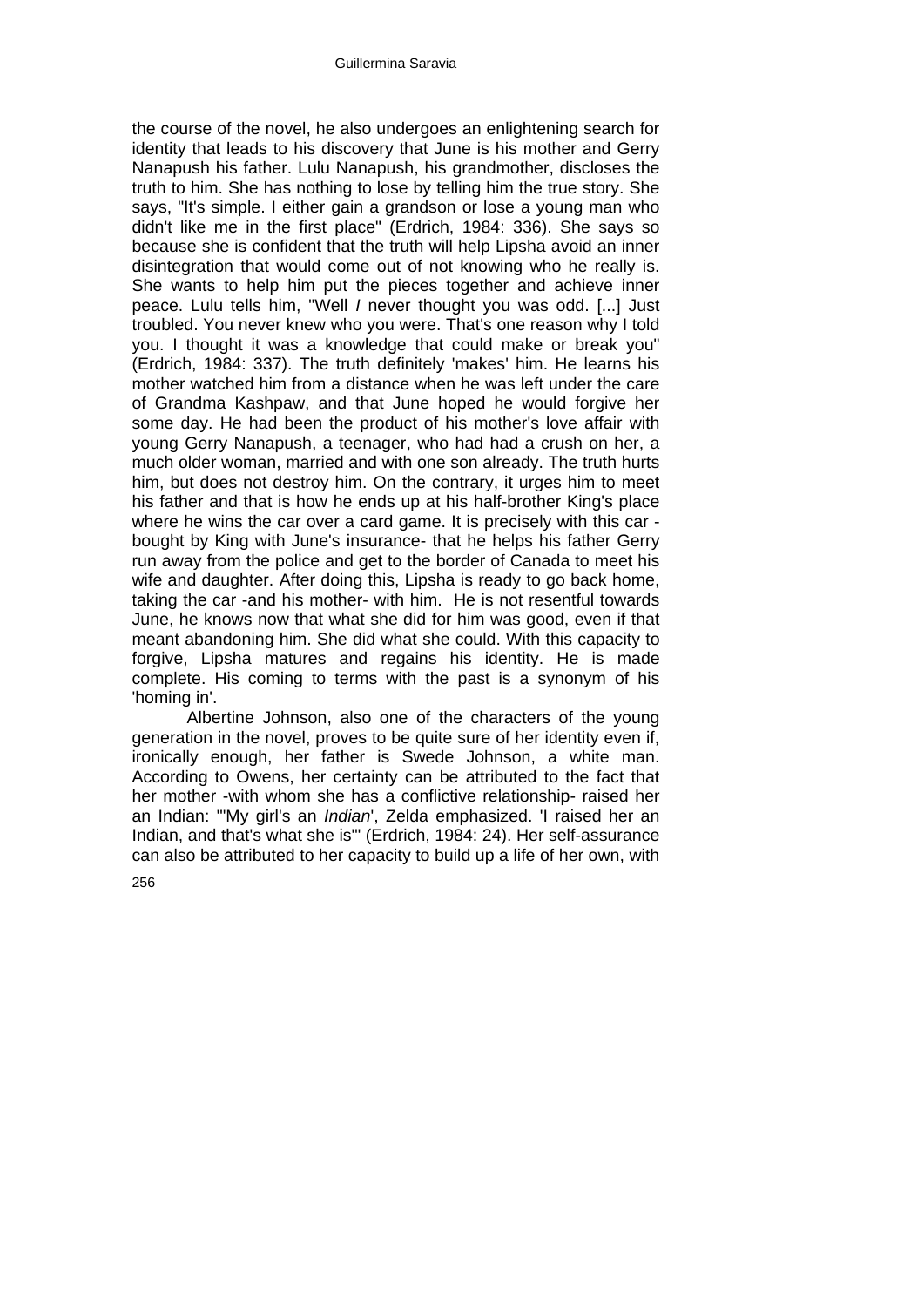a career of her own. Her strength comes mainly from her ability to establish ties with the past. She goes back in time, remembers, and brings that knowledge to the present. Owens (1992) clearly explains this:

> *Albertine's strength comes from this unshakeable knowledge of who she is and from her awareness that the past is a formative part of the present [...] The past permeates the present, coexisting through cyclical temporality within the spatial reality of the Native American world, staying with us, telling us in a single breath where we have been, where we are, and where we are going [...] The loss of the past means a loss of self, a loss of order and meaning in the present moment, and an inability to contemplate a future that is part of that moment. Storytelling serves to prevent that loss.* (Owens, 1992: 198)

On remembering June, her dear aunt, Albertine recalls all those things June used to tell her, "things you'd only tell another woman, full grown, and [she] had adored her wildly for these adult confidences" (Erdrich, 1984: 17). Albertine did not understand many of them at the time, but "those words stayed with [her]" (Erdrich, 1984: 17). She brings them to the present to understand June better, to have a clearer idea of herself, her family and her roots, to hold a more compassionate view on human beings. Such is her attitude with Dot Adare and Gerry Nanapush, helping the former with her baby Shawn, and understanding the latter, passing no judgement on his constant runaway behaviour. Albertine listens to family stories that first spin her back into the past and then drive her forward towards the present. In this way, she manages to find her own identity and shape a better future for herself.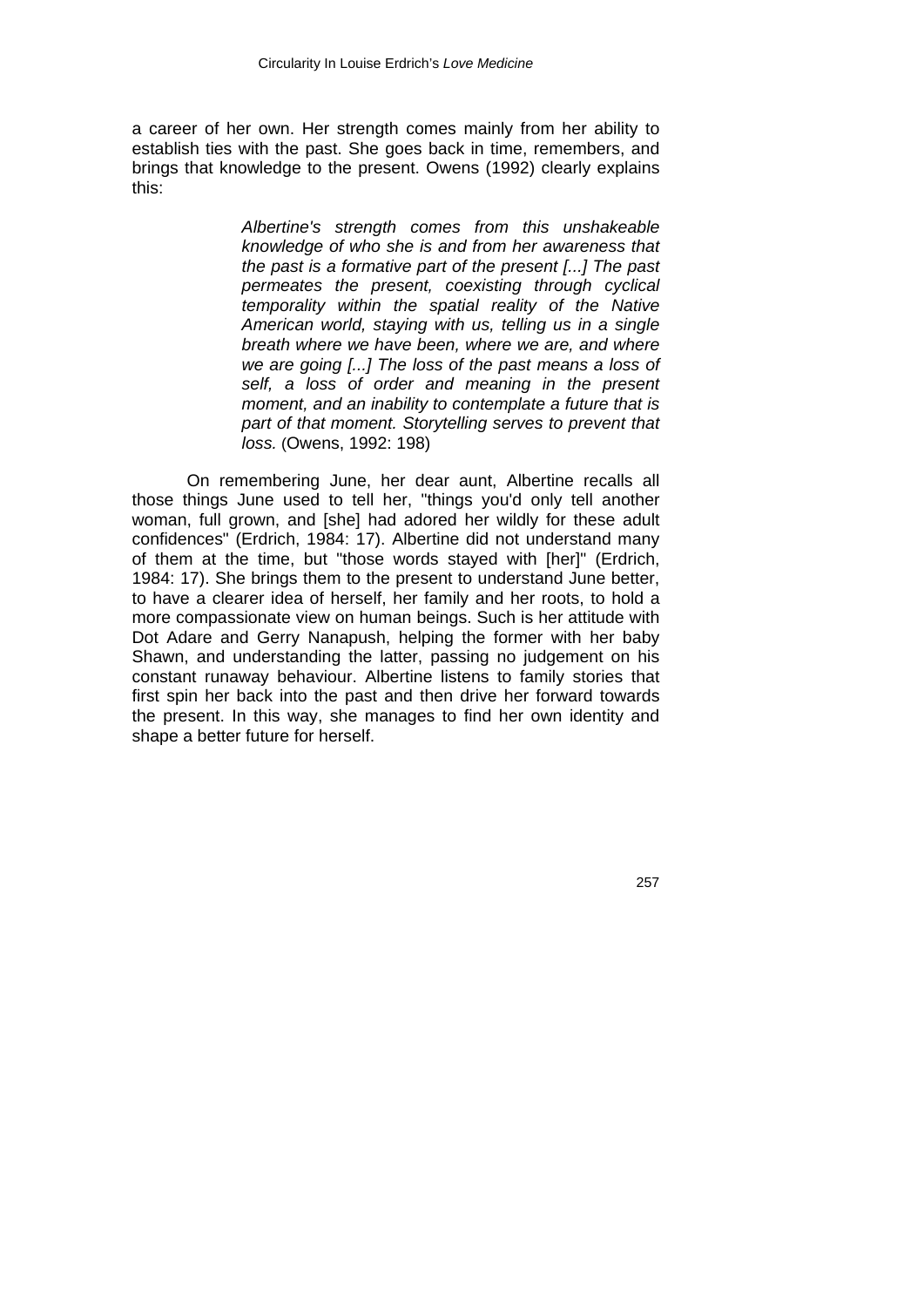#### **Coming to Terms with the Past**

The circularity in *Love Medicine* is at the service of the characters' search for identity. It is also at the service of their reconciliation with the past. In fact, the characters' journey towards self-knowledge and inner peace at times implies coming to terms with painful events of the past. Such is the case of Marie Lazarre, Lulu Nanapush and Nector Kashpaw. Their love triangle is at the centre of the novel, told through fragmented narratives that cover fifty years and that the reader has to put together. Their relationship touches the lives and stories of all the other characters. Even though more often than not it brings about suffering, the outcome is also a deep reflection on the capacity to learn, forgive and grow wise.

 Marie Lazarre marries Nector Kashpaw without much careful thought. She stumbles into him one day, the next they are married. This happens in spite of Nector's infatuation with Lulu, which results in their passionate relationship for five years of his married life. The love triangle is thus settled and, as usual, it brings about pain and anger. The sharp angles of the triangle always hurt. However, Marie is a strong woman, ready to fight for the man she loves. On learning about Nector's infidelity, she does not reject him. On the contrary, she pulls him in, back into her life, taking advantage of his fear and the goodness in him. Erdrich masterfully conveys this through the metaphorical presentation of the waxed floor:

> *He stood there looking at me over that long, shiny space. It rolled and gleamed like a fine lake between us. And it deepened. I saw that he was about to take the first step, and I let him, but halfway into the room his eyes went dark. He was afraid of how deep this was going to become. So I did for Nector Kashpaw what I learned from the nun. I put my hand through what scared him. I held it out there for him. And when he took it with all the strength of his arms, I pulled him in.* (Erdrich, 1984: 166)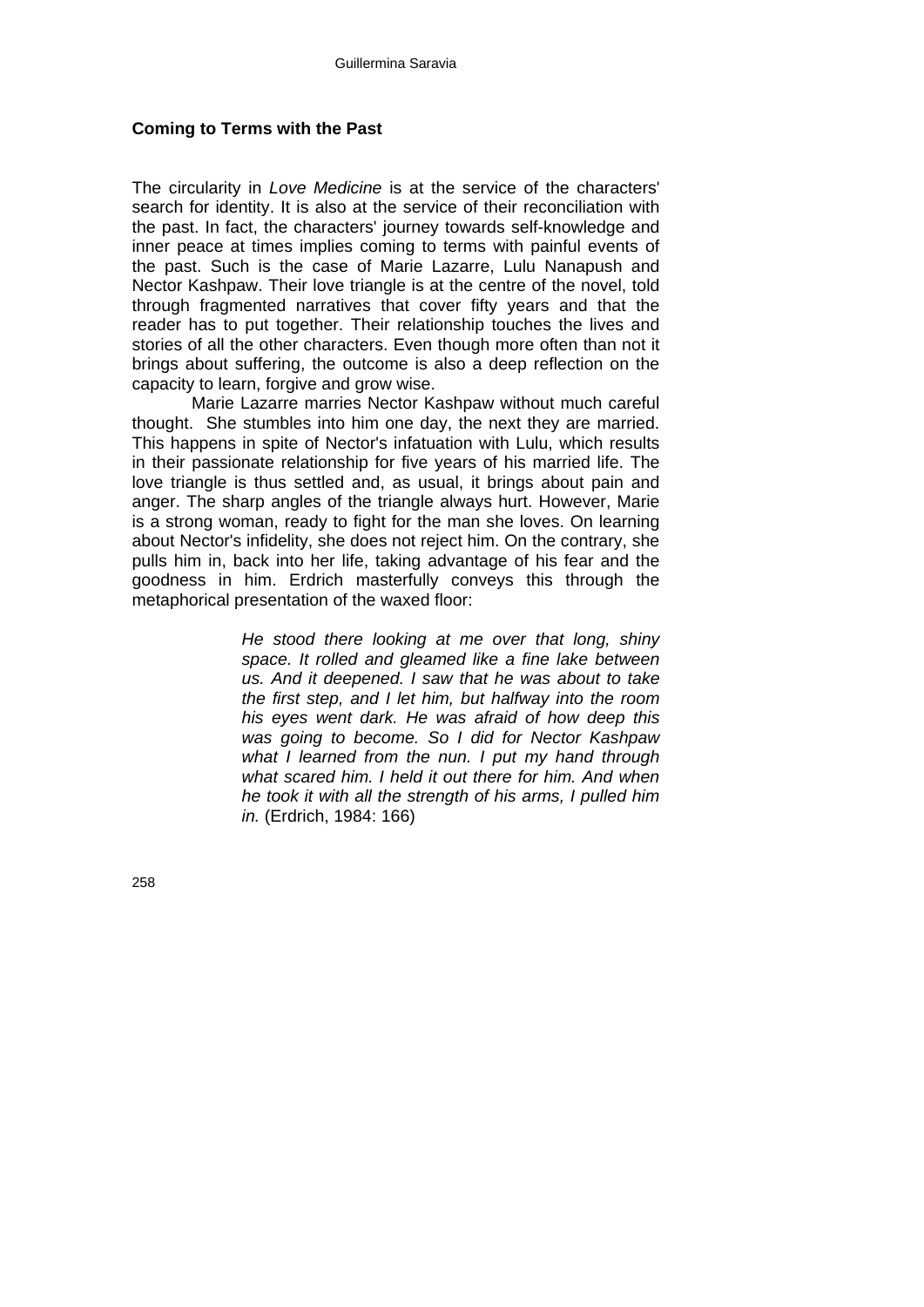Nector gives Lulu up after five years. The emotional conflict is solved on a solitary night and a swim in the lake. He dives to the bottom and feels he should perhaps stay there, but he doesn't. The water bounces him up and he realises he has "to get back in the thick of [his] life" (Erdrich, 1984: 138). Lulu loses not only her love, but also her house and land. Nector is responsible for all her loses, but she mourns him all the same many years later when she learns that he has died. Yet, she does not cry. She is incapable of doing so; there are no tears in her eyes. She has just had her eyes operated on and they are literally -and metaphorically- dry. The operation and life itself have dried them up. It is at this moment that life brings Lulu and Marie together and, even if they are both old and experienced women, Lulu admits that "things are new even at the age when we are supposed to have seen everything" (Erdrich, 1984: 296). Marie volunteers to take care of Lulu. They do not talk about Nector; he is already there. They sit in silence and mourn him together and, surprisingly, that gives Lulu "deep comfort" (Erdrich, 1984: 297). Marie gently removes the bandages that cover Lulu's eyes to put the eyedrops that will cure her. With a motherly, protective attitude, Marie helps Lulu see again. Her eyes are full of good tears now and as they are shed, Lulu and Marie come to terms with the past. Marie can forgive; Lulu can understand -maybe for the first time- that "whatever had happened the night before, and in the past, would finally be over once [her] bandages came off" (Erdrich, 1984: 297).

"The Good Tears" is probably one of the most touching chapters of the novel. The image of the two old women sitting in silence, with the man of their lives right there, helping each other in spite of past suffering, able to forgive and understand, gives the reader a feeling of closure. A stage in their lives is over, another one begins. No wonder the last line makes reference to "the way a mother must look to her just-born child" (Erdrich, 1984: 297). The two women have been able to come to terms with the past. On doing so, they have transformed the triangle into a circle joining the three of them. This time, no sharp angles hurt.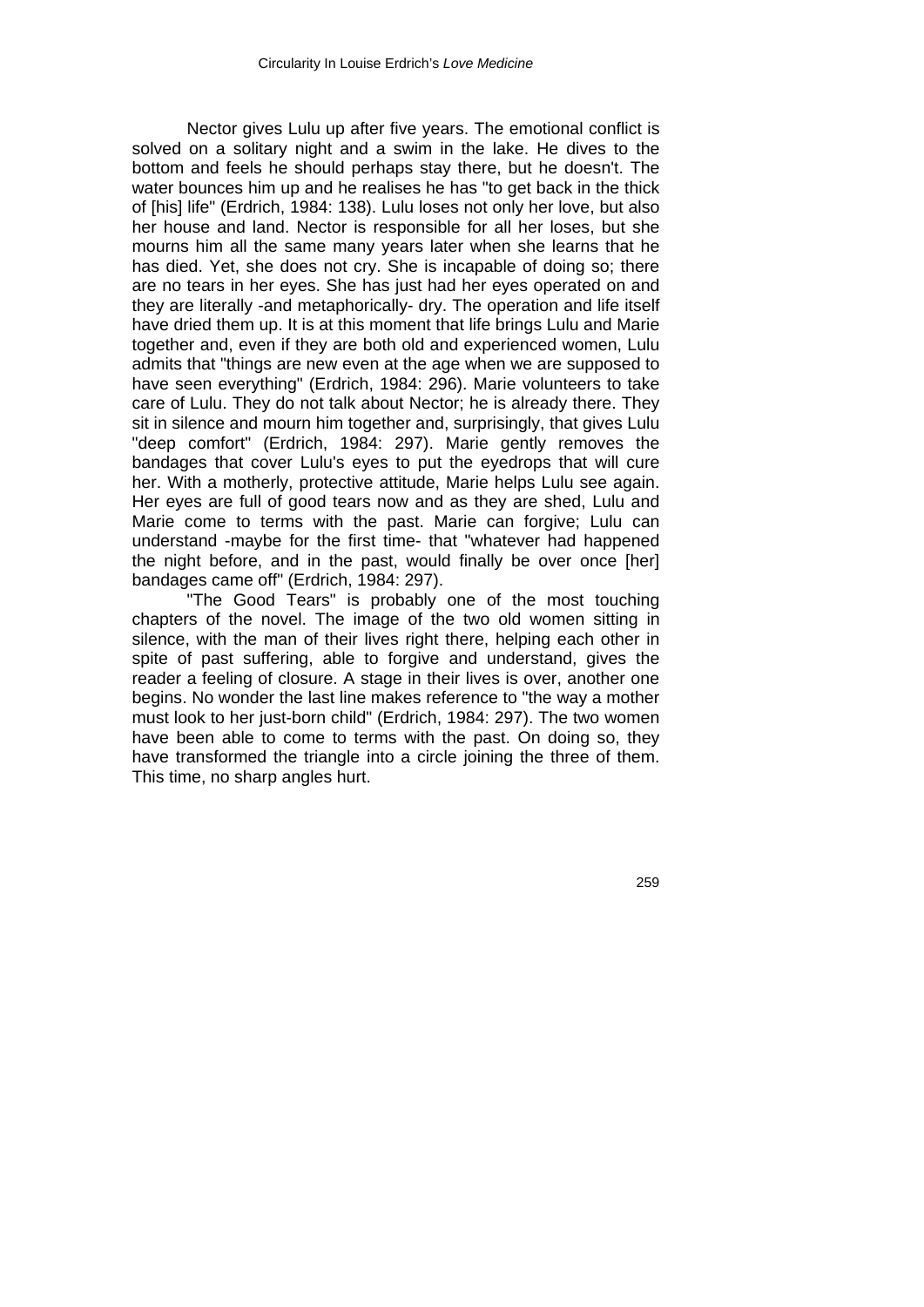# **Conclusion**

The circle is the symbol of perfection and completeness. It is the symbol of the Absolute and of time, of the turning wheel. To North American Indians, too, the circle is the symbol of time, for the daytime, the night-time and the moon time are circles above the world (Chevalier & Gheerbrant, 1996: 195-197). No wonder *Love Medicine* moves in circles. Louise Erdrich's masterful craft sways the reader back and forth from beginning to end, just to take him back to the starting point when the story closes. The reader searches for the truth in the same way the characters search for their identity, delving into past experiences and family stories. They all grow wiser, both the reader and the characters. In this process, the closely-knit web of identification between them makes this novel universal and memorable. It is no longer a Native American trying to understand who he is, or a community of Native Americans searching for their place in the world. It is all of us trying to understand our destinies and decipher our lives. As Marcela Raggio (2000) clearly points out,

> *Above all, and beyond ethnic differences, life defines itself in a constant pursuit of self, in an acceptance of a multifaceted existence, and in a contemplative attitude of the sameness of humanity.* (Raggio, 2000: 123)

Searching for the truth of who we are and where we come from, accepting what life has in store for us and coming to terms with the past -even if it is a painful past- is what will make us all better human beings. Only then will the circle of our lives be complete.

#### **REFERENCES**

Chevalier, Jean and Alain Gheerbrant (1996). *The Penguin Dictionary of Symbols.* London: Peguin Books Ltd.